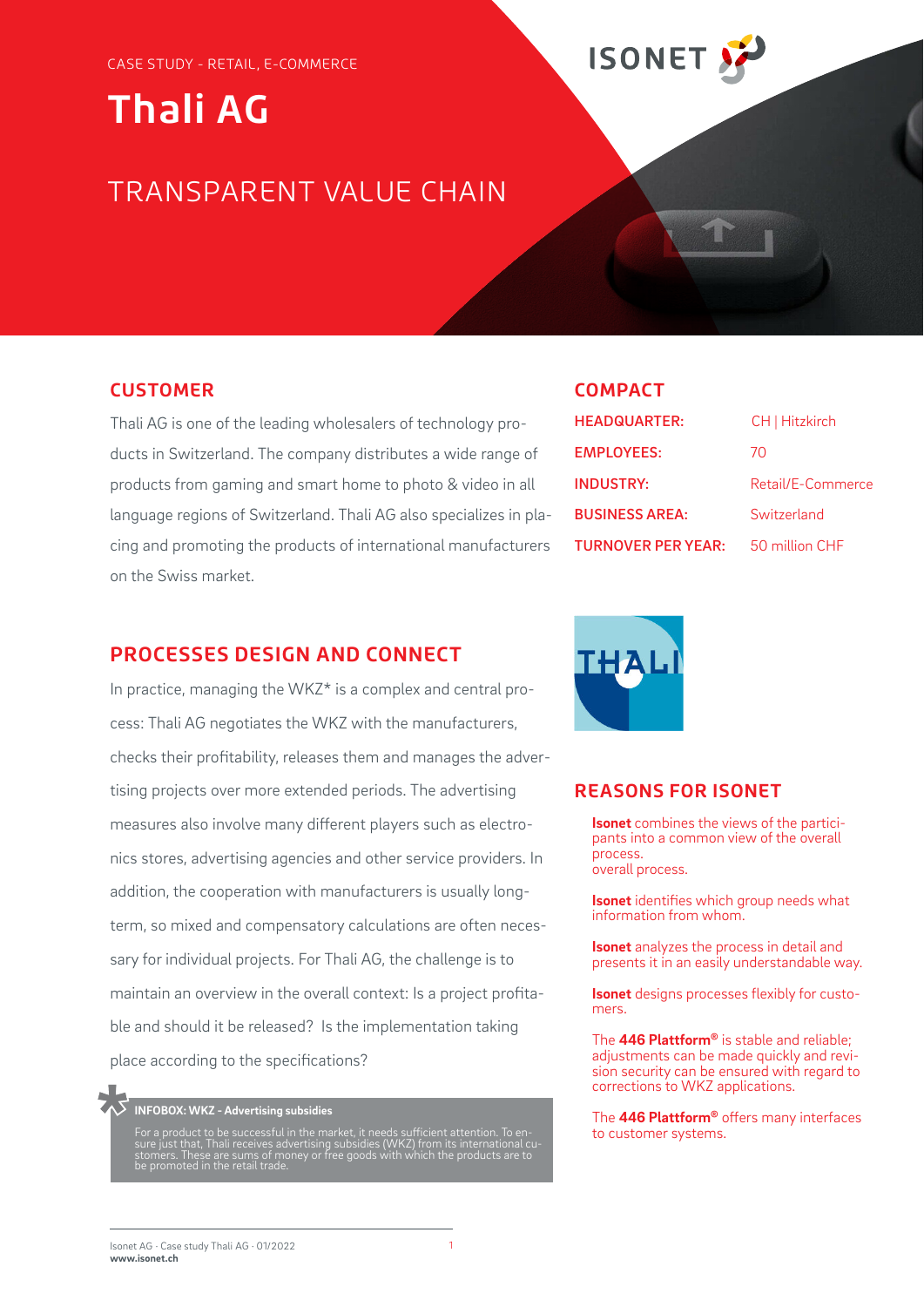#### **CHALLENGE: LINKING DIFFERENT PERSPECTIVES**

All process participants have diverse roles and different perspectives on their goals and tasks. Accordingly, they need different information to make decisions or implement projects. The view of the individual is often limited. They usually do not know the needs of those involved at another point in the process. In many cases, a distinction can be made between the view of the CEO, middle management and the processors. Thus, different levels and departments with different perspectives are involved in the process. The basis for long-term success lies in their coordination.



#### **NEW WAYS OF COLLABORATION**

#### **Isonet and Thali collaborating with a joint workshop based on the 446 Methode®.**

The focus was on the following key questions: Who needs what information, when, and what level of detail? Which interfaces are necessary between the departments to ensure high customer satisfaction (external) and profitability (internal)?

With the help of the workshop, Isonet was able to identify all those involved and analyze the WKZ process in detail.

#### **SOLUTION**

Based on the workshop, Isonet established a common view, redesigned the processes and mapped them in the 446 Plattform®. The advantages of the digitized process are clear: From now on, all parties involved have access to a central database. The software continuously provides information that can be used to evaluate profitability. **It also ensures that all parties involved can optimally budget, perform and manage the agreed deliverables and services in the background.** They can view and edit the respective status of tasks at any time. With a so-called radar, the responsible employees are reminded of time-critical tasks.